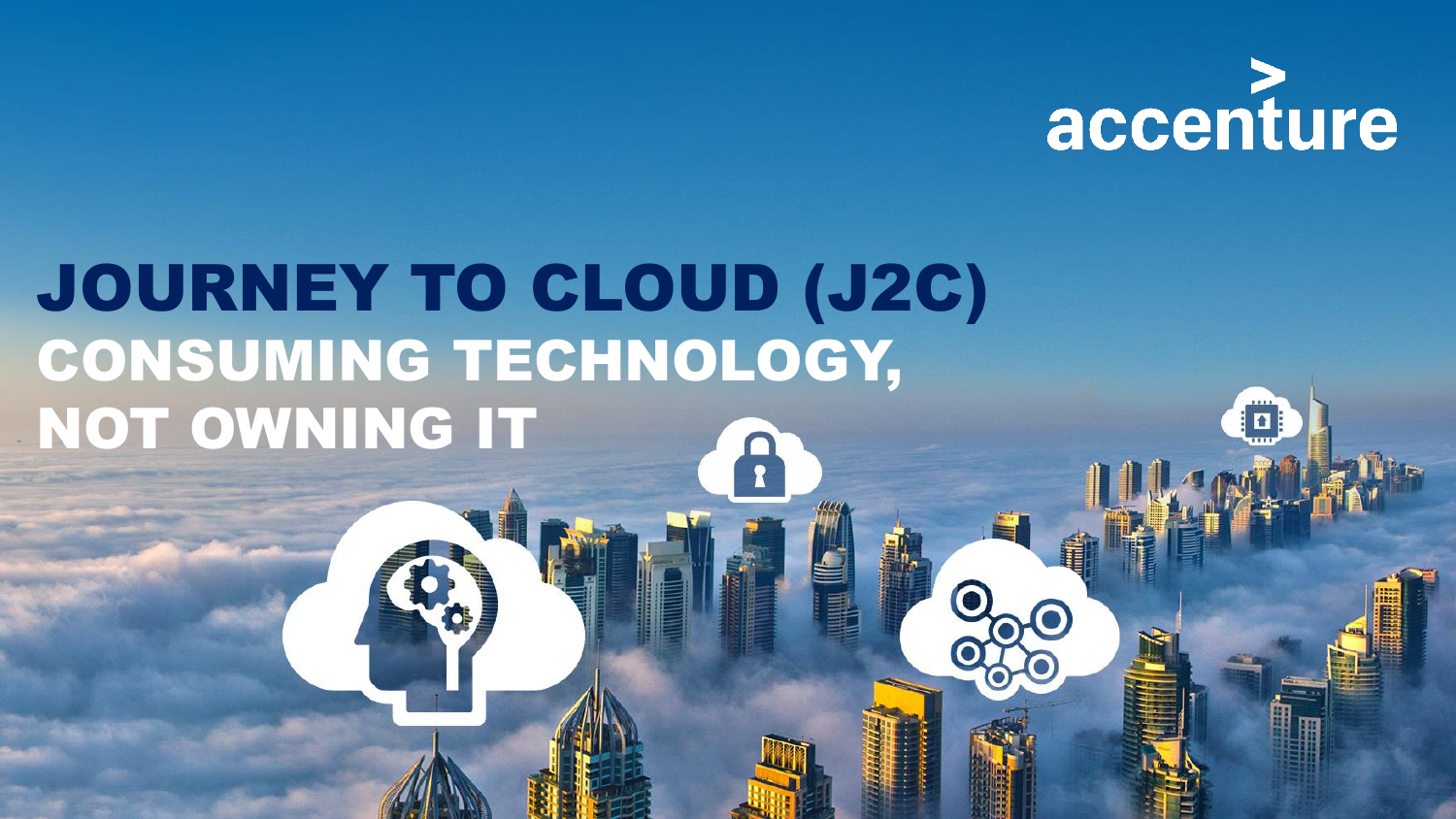# CLOUD IS HERE.

The conversation has changed from "should we move to cloud" to "how do we move to cloud". We are at a tipping point – there is an explosion of cloud demand and organizations should follow a holistic approach whether it is a single cloud application or a enterprise transformation.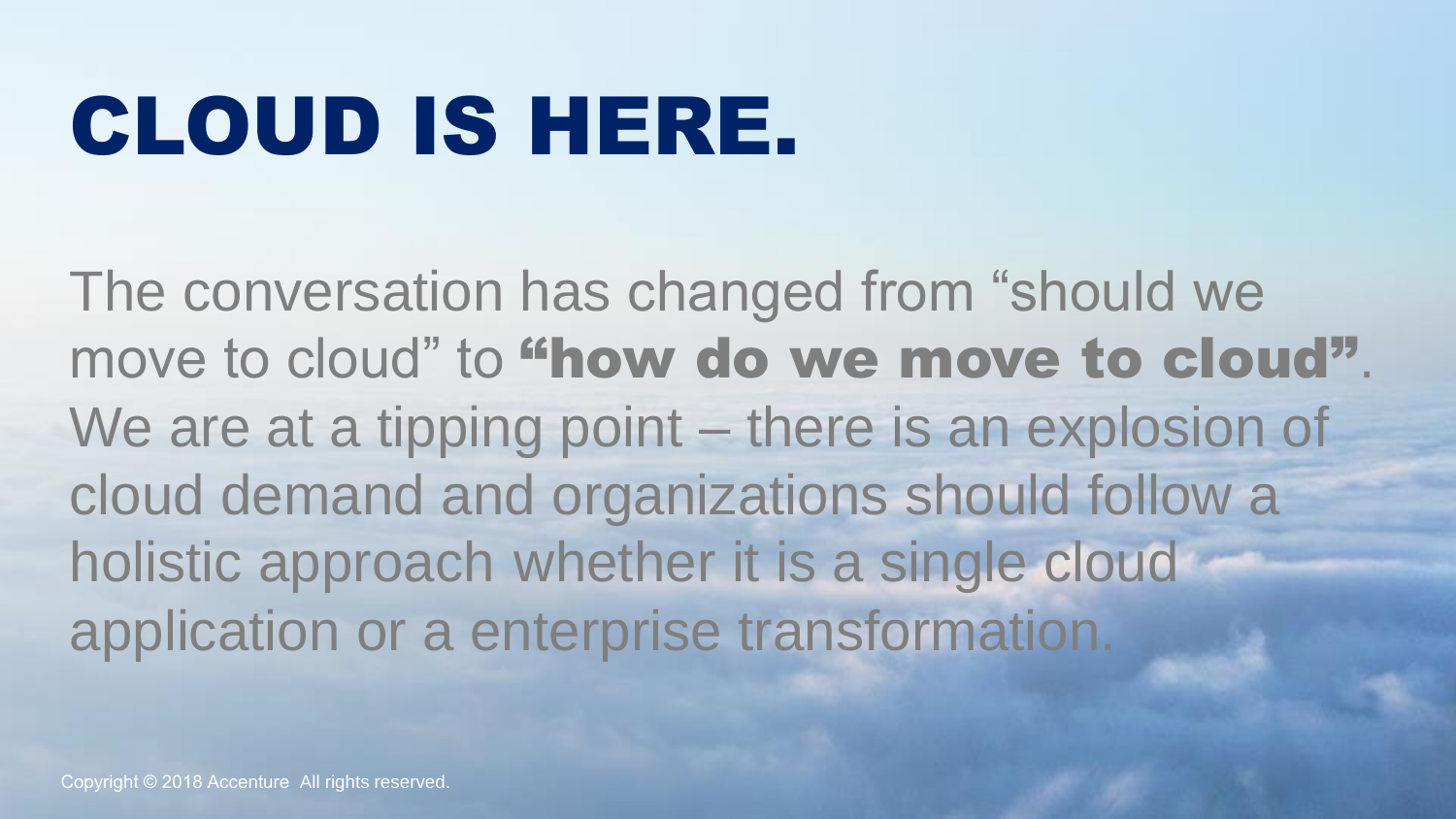## THE CLOUD NATIVE CONTEXT CLOUD COMPUTING



### WHAT IS CLOUD?

Cloud computing is a model for enabling  $\mathbf{O}\mathbf{n}$ demand access to a **shared pool** of computing resources that can be rapidly provisioned and released with **minimal** management effort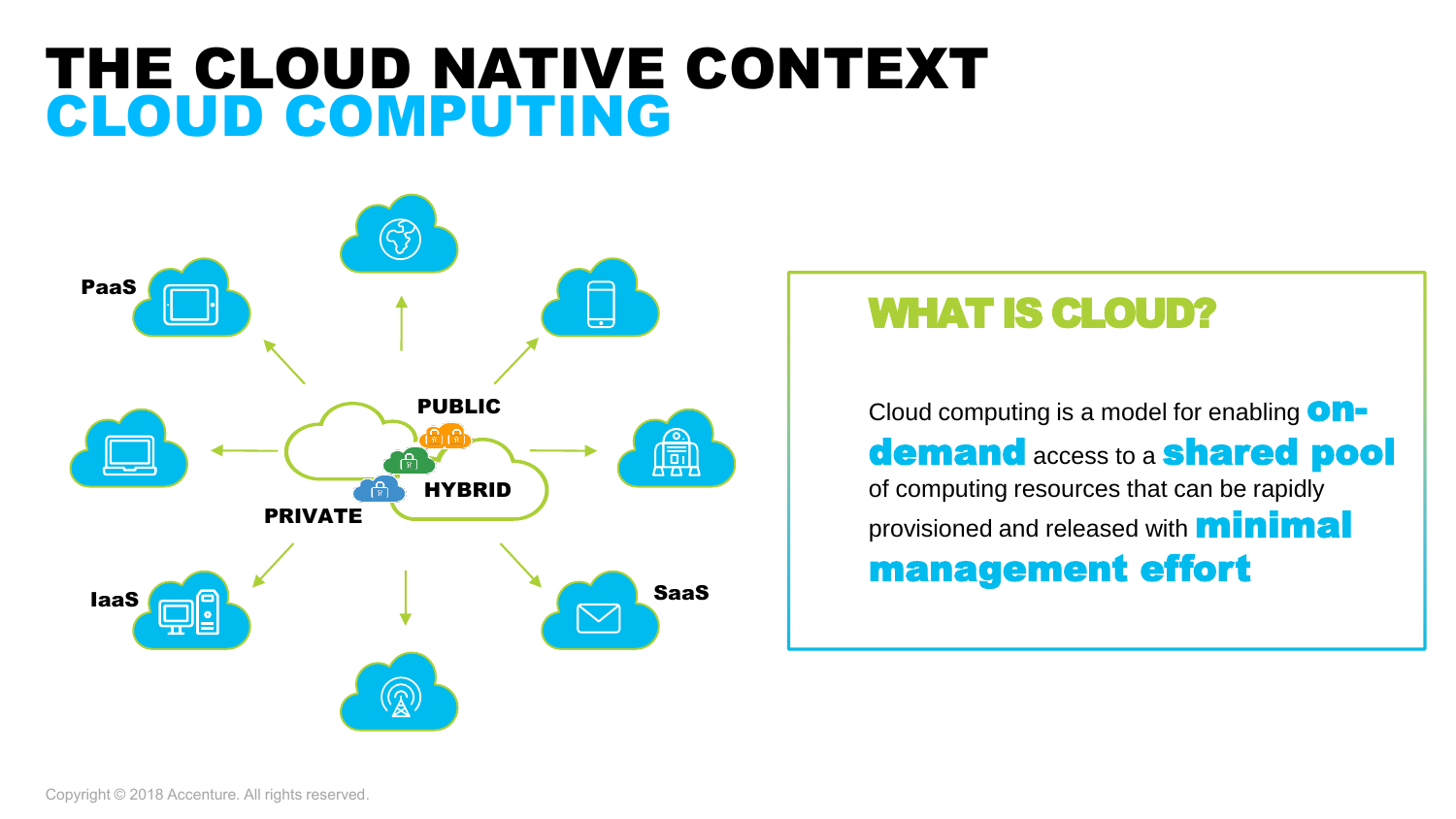## CLOUD IS ASSUMED THE QUESTION ISN'T IF, IT'S WHEN AND HOW



Global spend on Cloud Services is set to grow and account for **more than a quarter** (27.1%) of total IT Services spend by 2019

*Source: Gartner Market Statics - Forecast: Public Cloud Services, Worldwide, 2013-2019, 3Q15 Update and IT Services, Worldwide, 2013- 2019, 3Q15 Update*

### By 2019,  $91\%$  of companies will be using public cloud

*Source: Morgan Stanley 2016 CIO Survey*



### More than 60% of

enterprises will have at least half of their infrastructure on cloud-based platforms by 2018

*Source: Saugatuck Technology - Digital Business, Rethinking Fundamentals.*

#### **Over 80%** of enterprises globally will be using IaaS by 2018

*Source: RackSpace - The Role of Cloud in IT Modernization: The DevOps Challenge*



Copyright © 2018 Accenture. All rights reserved.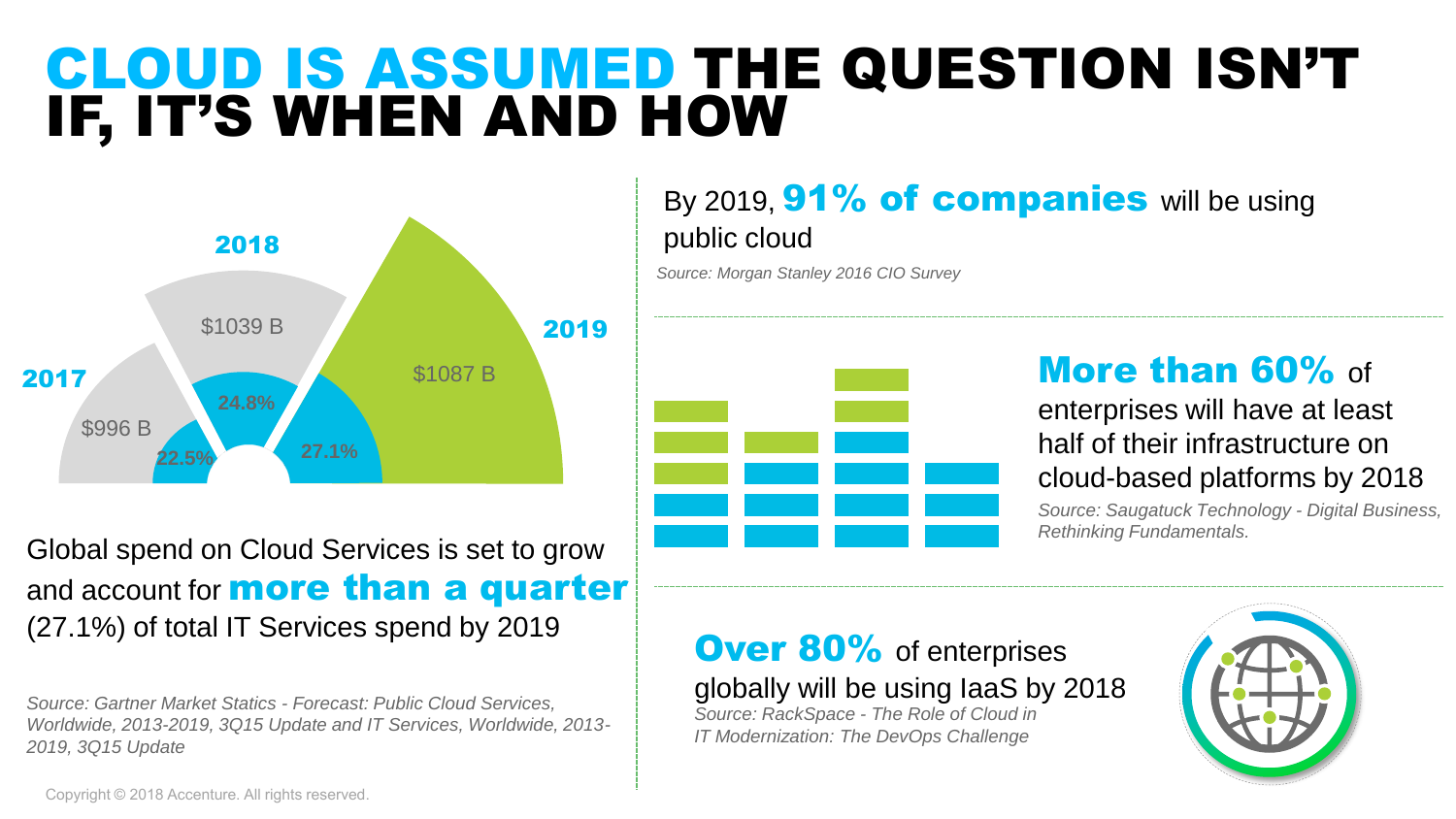## WHY ARE ORGANIZATIONS MOVING TO CLOUD?

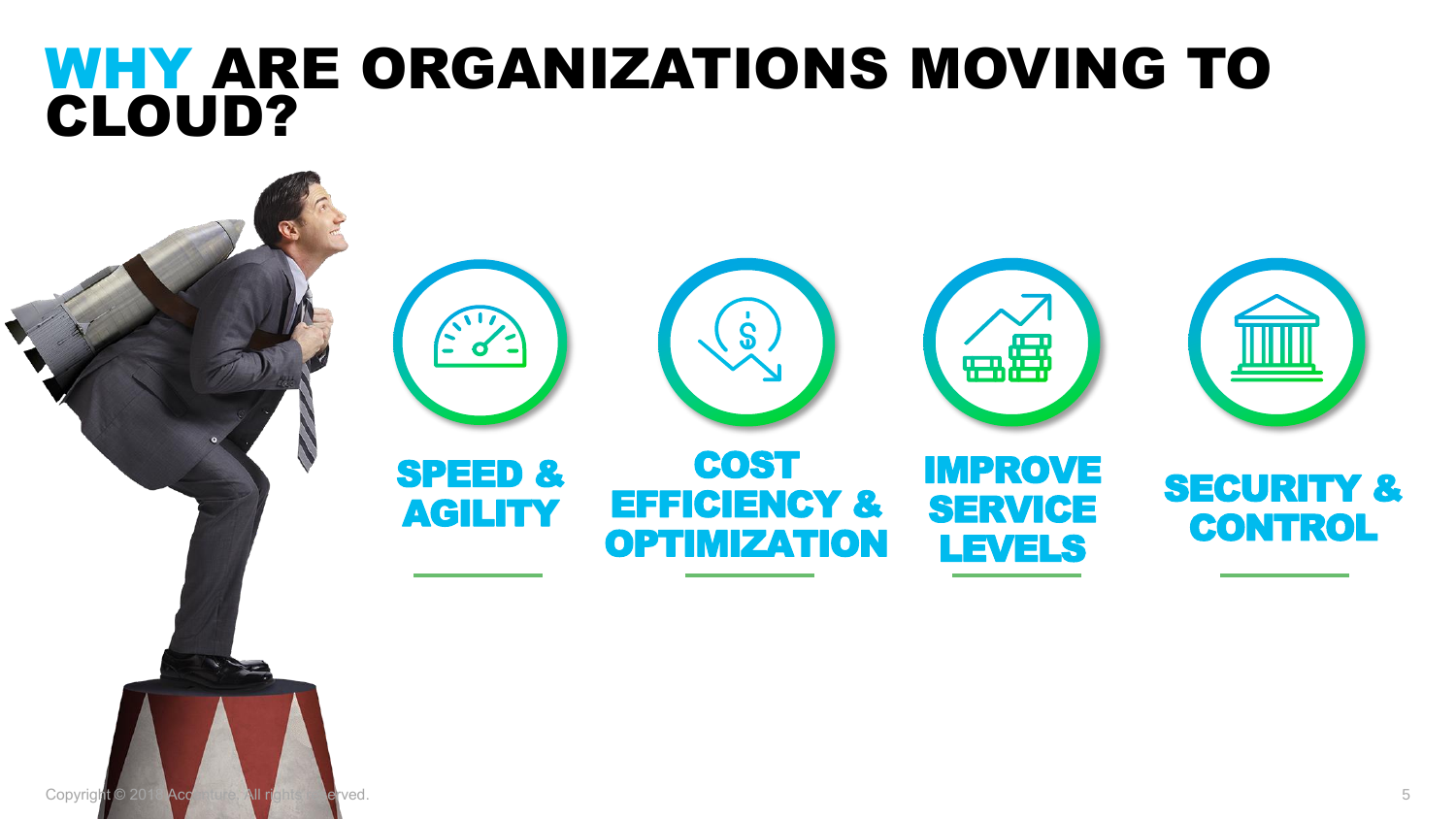## SECURITY HAS BEEN ONE OF THE BIGGEST OBSTACLES TO CLOUD ADOPTION

## MYTHS OF CLOUD SECURITY



1. Inherently Insecure?

#### Reality:

"… providers like Microsoft & Amazon are taking Herculean efforts to secure their environments in a way Enterprises cannot afford."



2. There are more breaches in the cloud

#### Reality:

"When the correct security policies for preventing attacks and detecting them are implemented, attacks are no more threatening to the cloud than any other piece of infrastructure"



3. Physical control of data implies security

#### Reality:

"The various high profile security breaches over the past few months have served to highlight that the physical location of the data matters less than the access and associated controls"



4. Cloud security is far too difficult to maintain

#### Reality:

"…firewall configurations, penetration testing, VPNs, etc. are all just as important when working with a cloud provider as they are when working on premise."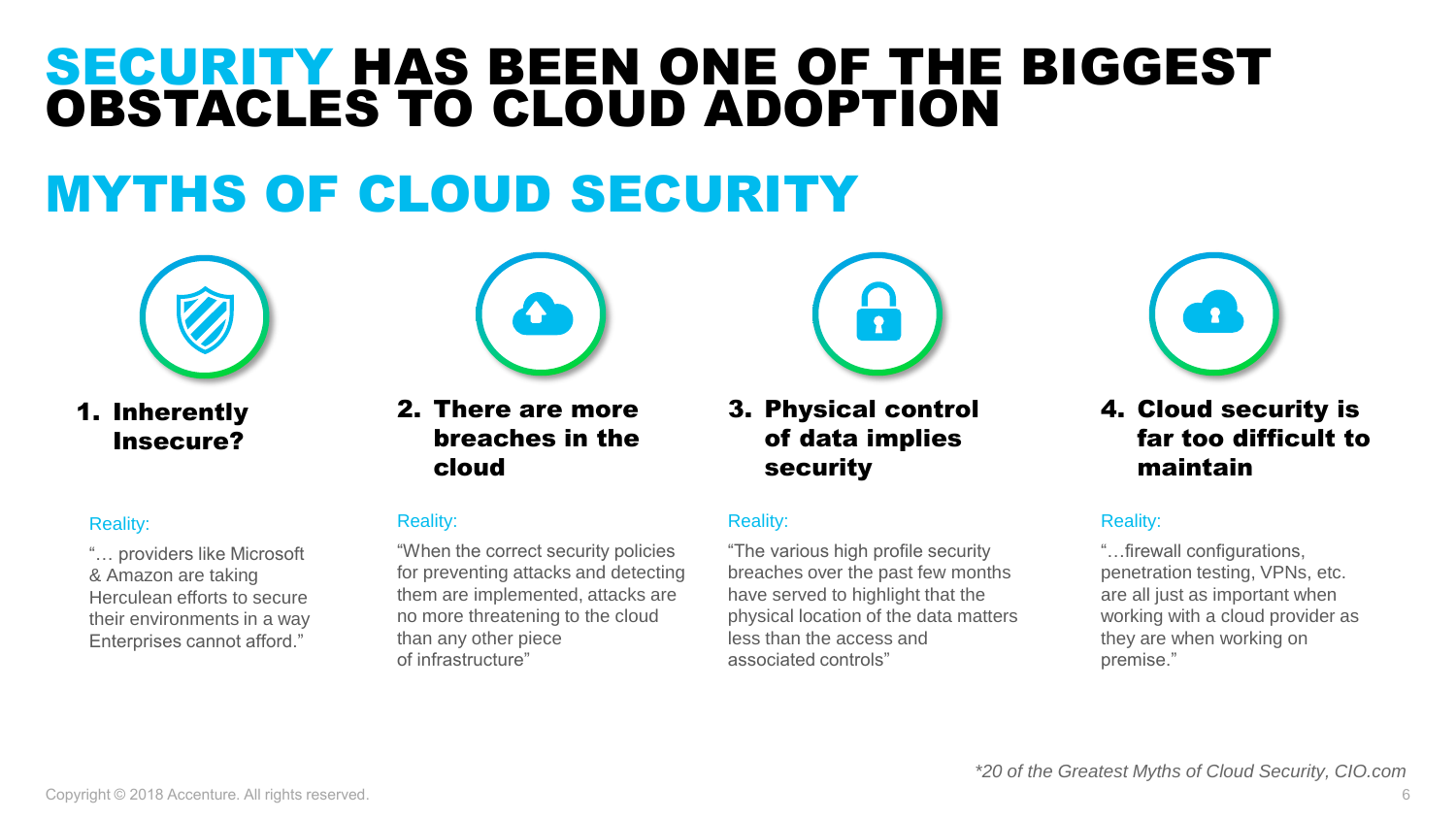## HOW ARE ORGANIZATIONS MOVING TO CLOUD?



Defines the Journey to Cloud

### JOURNEY TO CLOUD

CLOUD STRATEGY AND STRATEGY



CLOUD TRANSFORMATION AND MIGRATION

> Executes the Journey to Cloud



#### **CLOUD** MANAGEMENT AND OPTIMIZATION

Manages & Operates on Cloud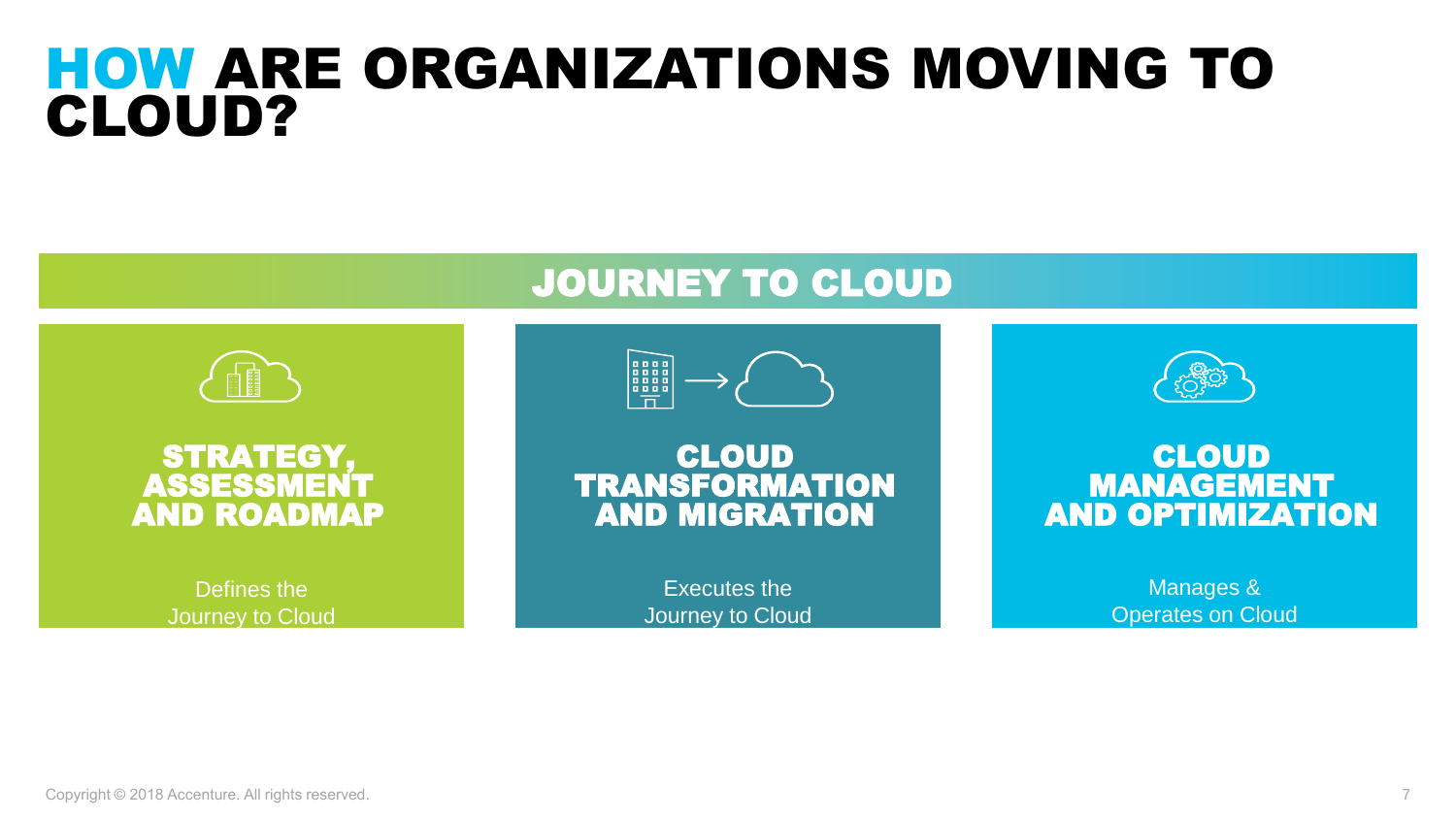## THE JOURNEY TO CLOUD IS COMPLEX AND HAS MANY OBSTACLES



## Application

Cloud readiness, workload and industry portability

## **Optimization**

Difficulty in optimizing and managing cloud consumption

## Shortage

of specialized cloud skills in a resource scarce market

### **Transition**

people, process and tools to cloud-enabled operating model